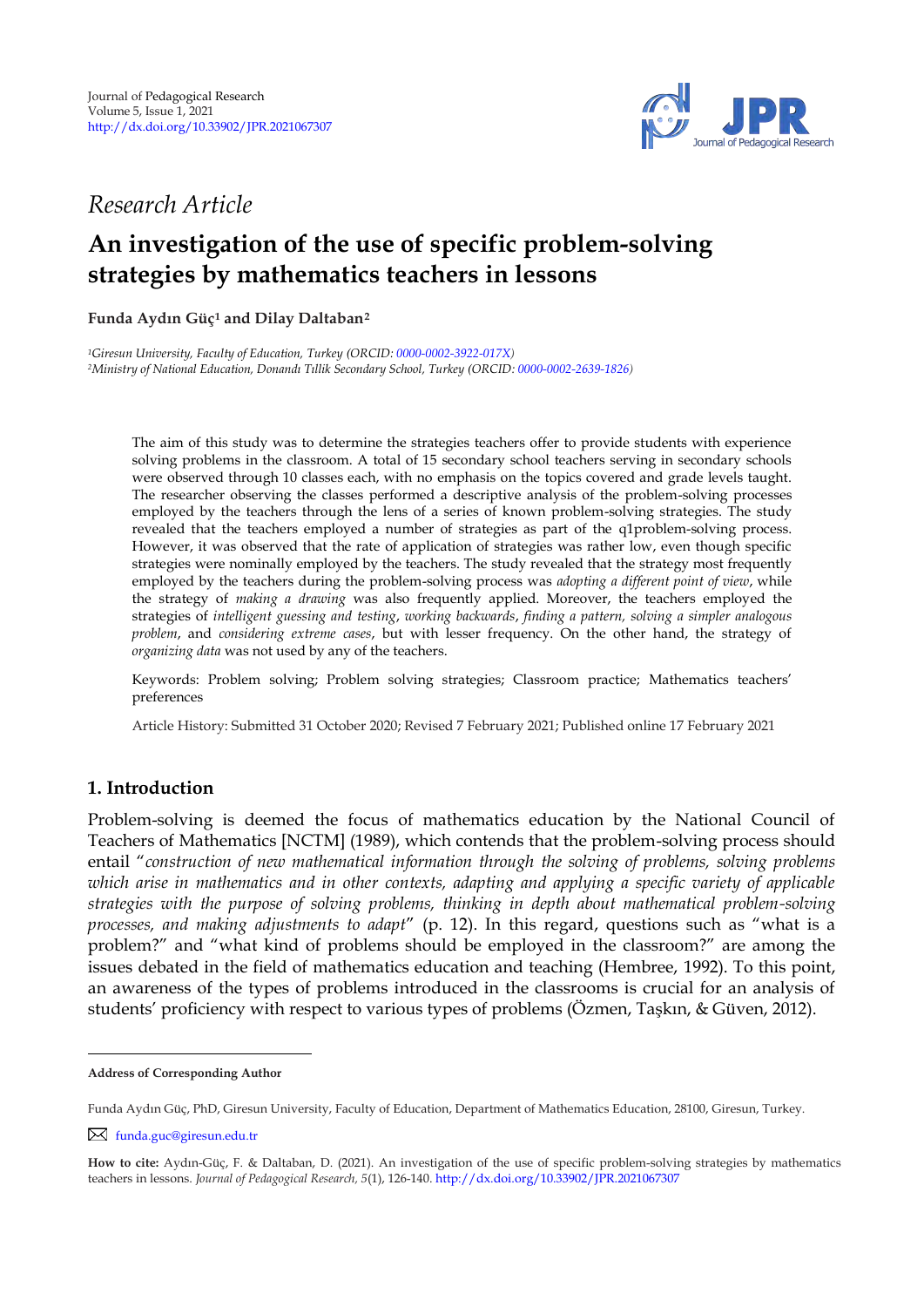Research in this area has shown that teachers frequently employ particular types of problems in mathematics lessons while avoiding others. For instance, according to a number of studies, mathematics teachers have exhibited a marked preference for the types of problems that are presented in the textbooks (Foong & Koay, 1997; Özmen et al., 2012). In this respect, Ho & Hedberg (2005) note that teachers tend to opt more frequently for verbal and standard problems, although providing relevant training and support led to increased use of non-standard problems. Özmen et al. (2012) similarly reported that teachers make more frequent use of problems that are routine and brief in terms of their quantitative data content; that are loosely aligned with the curriculum; that lack a connection to daily life and do not contain unrelated data; or that do not lack required data. Furthermore, Ishida (2002) and Özmen et al. (2012) point out that teachers employ problems that can be solved using a variety of strategies, while Csíkos & Szitányi (2020) revealed that teachers generally agree that problem-solving strategies should be taught explicitly. In this regard, Ling and Maat (2020) investigated the strategies used by teachers and to what degree they applied them, using a Likert-type scale to present the names of strategies to participants and asking them to indicate the degree to which they used them. The results indicated that most of the teachers reported frequent use of problem-solving strategies. Moreover, no significant difference was found between the degrees of strategy use among novice and experienced teachers. However, these results relied on the self-reporting of the teachers, rather than on direct observation of their behaviors. In an additional study by Bruun (2013), teachers were asked to report which strategies they used most frequently to develop their students' problem-solving skills. Through interviews, it was revealed that none of the teachers used all of the problem-solving strategies proposed by the National Mathematics Teachers Council, relying primarily on the strategy of *making a drawing*.

Other researchers (e.g., Foong & Koay, 1997; Ho & Hedberg, 2005; Ishida, 2002; Ling & Maat, 2020; Özmen et al., 2012) have provided insights into the types of problems applied in classrooms and make it clear that mathematics teachers utilize problems requiring various strategies in their lessons. In some cases (e.g., Bruun 2013; Csíkos & Szitányi, 2020; Ling & Maat, 2020), studies have examined teachers' ideas about the use of strategy in lessons and their views on their experiences, but these do not provide information about their actual classroom practice. Overall, the problemsolving strategies employed by the teachers, as well as whether they employ multiple strategies for the solution of individual problems, have not been studied comprehensively; yet the literature is virtually unanimous in noting the importance of the experiences provided to students with respect to different problem-solving strategies (Baki, 2015; Ling & Maat, 2020; Olkun & Toluk, 2003; Silver, Ghousseini, Gosen, Charalambous, & Strawhun, 2005).

#### **1.1. Problem-Solving Strategies and their Significance**

There are a number of distinct categorizations regarding problem-solving strategies, which are crucial to the problem-solving process (Altun, Memnun, & Yazgan, 2007; Ministry of National Education [MoNE], 2018; Posamentier & Krulik, 1998). These categorizations, however, basically focus on the same set of strategies, which have been classified by Posamentier and Krulik (1998) as *working backwards, finding a pattern, adopting a different point of view, solving a simpler analogous problem, organizing data, guessing and testing, making a drawing, considering extreme cases* and *accounting for all possibilities.* The definitions of these classifications are described in Table 1.

The literature emphasizes that the presentation of various means of finding a solution to a problem increases both the motivation levels and the participation of students (Silver et al., 2005). Moreover, it has a positive effect on the experience of competence (Schukajlow & Krug, 2014) and promotes the connectedness of knowledge (Levav-Waynberg & Leikin, 2012). It has also been found that thinking about and discussing more than one solution can improve students' learning (Rittle-Johnson & Star, 2007). In this sense, Rittle-Johnson and Star (2009) asserted that comparing different solutions for the same problem brought about greater gains in procedural knowledge and flexibility in students than reflecting separately on individual solutions. Similarly, Achmetli, Schukajlow, and Rakoczy (2019) demonstrated that students who had the experience of creating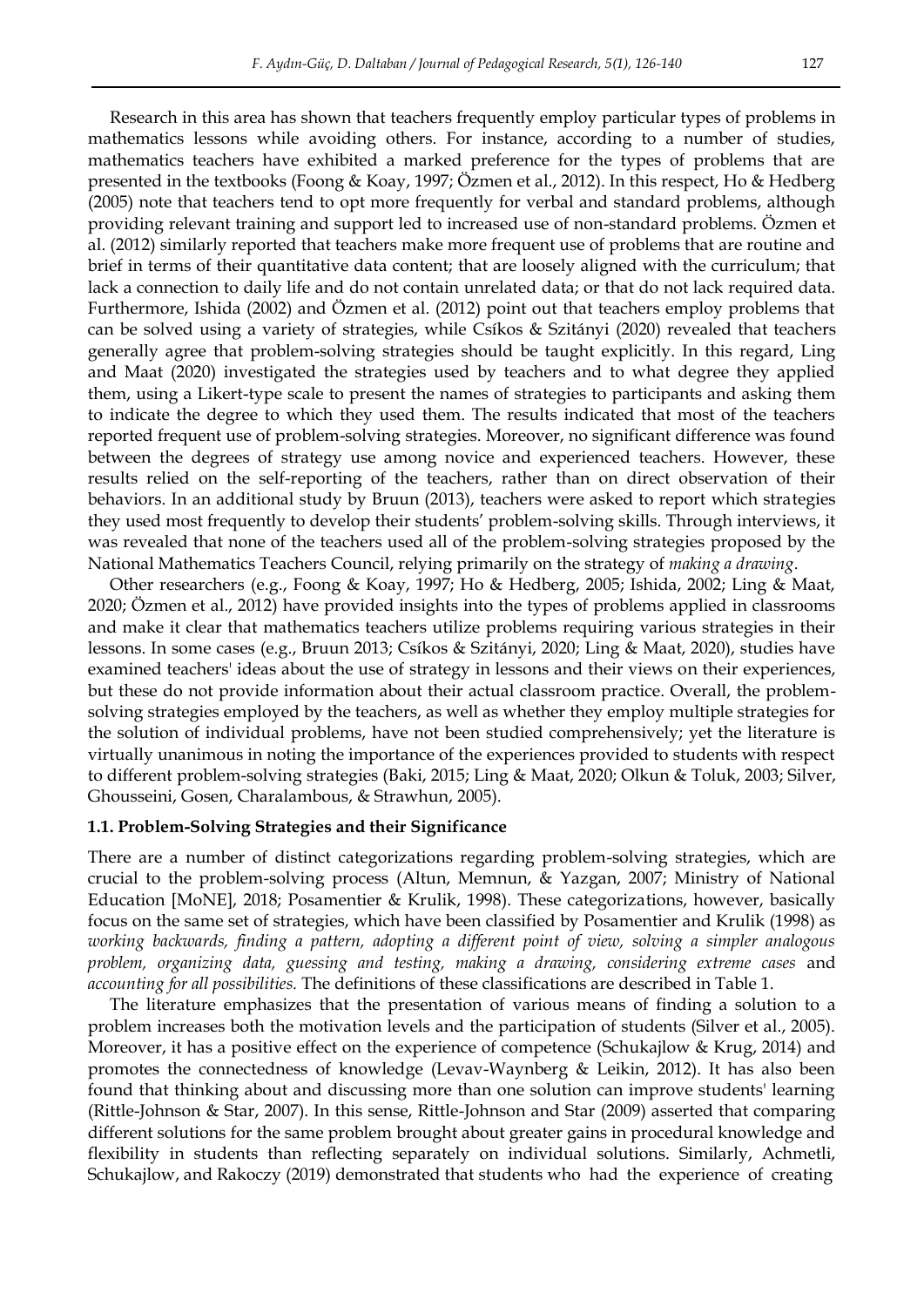| Strategy                 | Definition                                                                 |
|--------------------------|----------------------------------------------------------------------------|
|                          | Starting with the result and moving towards the initial information step   |
| <b>Working Backwards</b> | by step to solve the problem.                                              |
|                          | The solutions to certain problems present a sequence. This strategy        |
| Finding a Pattern        | focuses on finding the rule on the basis of which the terms of that        |
|                          | sequence are developed.                                                    |
| Adopting a Different     | Applying a different perspective to the problem by solving it through      |
| Point of View            | means other than the obvious.                                              |
|                          | Sometimes, the scale of the quantitative data provided in a problem can    |
| Solving a Simpler        | make the solution more difficult. Briefly put, this strategy entails using |
| Analogous Problem        | smaller numbers instead of comparable bigger ones to do away with          |
|                          | complexity.                                                                |
| Organizing Data          | Using certain forms of organizing data to come up with systematic          |
|                          | solutions.                                                                 |
| Guessing and Testing     | Trial and error. Making approximations of the data provided in the         |
|                          | problem.                                                                   |
| Making a Drawing         | Coming up with visual representations of the connections depicting the     |
|                          | relationship between the data in a problem.                                |
| Considering Extreme      | Using extreme cases for one of the variables while keeping the other       |
| Cases                    | fixed.                                                                     |
| Accounting for All       | Coming up with a solution in consideration of all cases that may arise     |
| Possibilities            | with respect to the solution required with respect to the problem.         |

Table 1 *Problem-solving strategies (Posamentier & Krulik, 1998)* 

more than one solution for real-world problems developed greater procedural and conceptual knowledge in solving problems than those who did not. These benefits support Wheatley's (1984) contention that teachers' use of strategies for solving problems encourages students to employ various strategies and work towards self-improvement, as well as contributing to the development of the teachers themselves.

 A number of studies have shown that specific strategies such as working backwards, simplifying problems, making a systematic list, looking for a pattern, and making drawings were influential in terms of increasing students' problem-solving capabilities (Altun et al., 2007). Yazgan and Bintaş (2005), for instance, found that primary school students were able to develop strategies despite a lack of previous training regarding problem-solving strategies, and that training in problem-solving strategies boosted their success in solving problems. Likewise, Taşpınar and Bulut (2012), Ramnarain (2014) and Barham (2020) all found that the use of strategies can be taught, and as such, teachers should choose problems designed to enable the development of students' skills in the use of various strategies. This expectation from the teacher is included among the mathematics teacher competences specified by the MoNE (2017); namely, mathematics teachers should "be able to use the applicable strategy to solve a problem and to apply different strategies to solve mathematical problems." In this respect, the NTCM (2000) refers to the teacher's role in problem-solving environments as choosing appropriate problems; overseeing the use of such problems in line with the objectives; and evaluating students' comprehension and utilization of the strategies, thus helping them to become good problem solvers. With these issues in mind, given that problem-solving is among the prominent components of most mathematics curricula and that problem-solving strategies are crucial to the process of solving problems, incorporating various experiences in terms of problem-solving strategies in the classroom is an inherently important part of mathematics education. Thus, the MoNE (2017) tasks mathematics teachers with training students with these skills.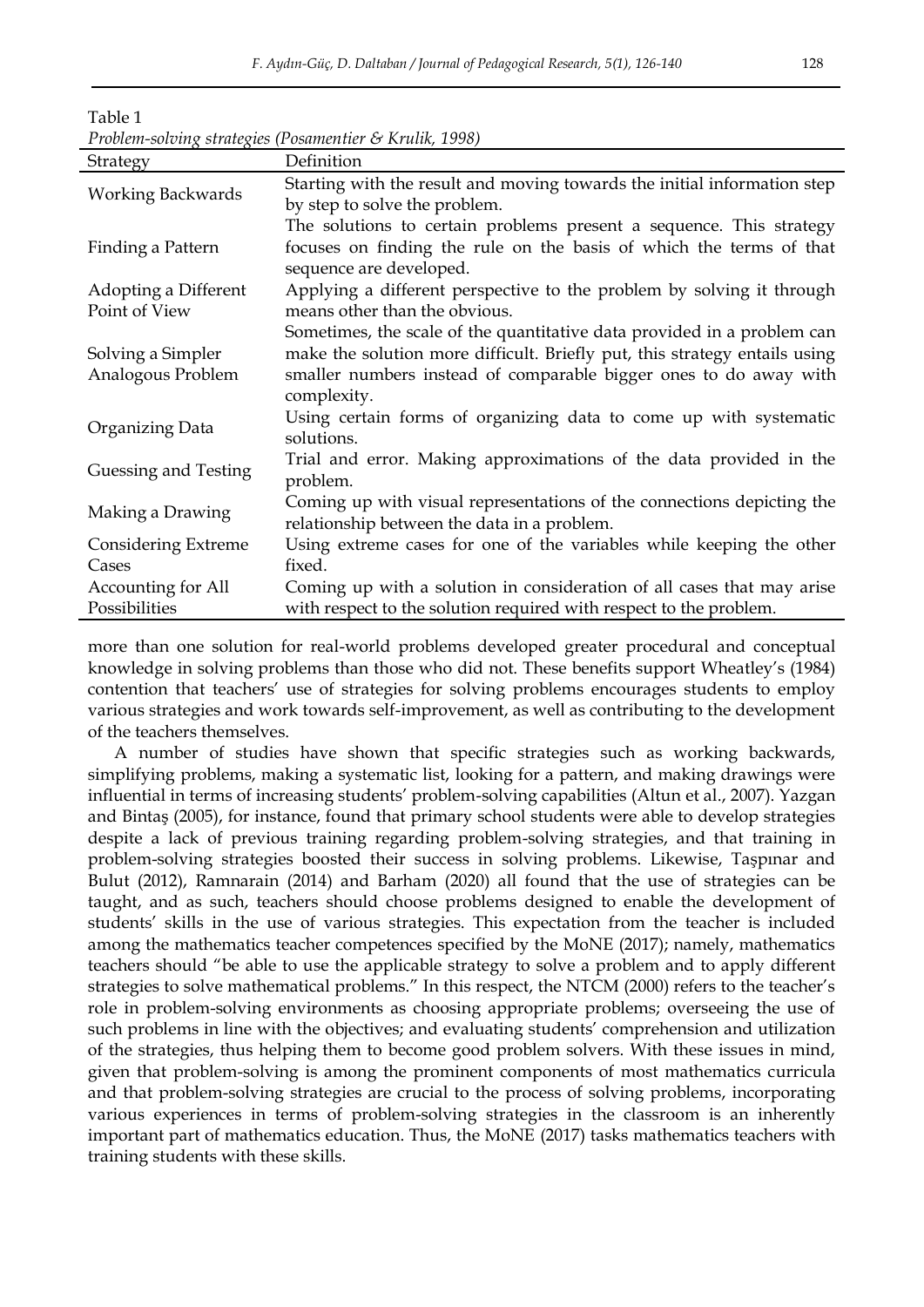In developing the use of strategies among students, a number of studies mention the positive impact of using unordinary problems (Follmer, 2000). While Ho and Hedberg (2005) contend that teachers more often use verbal and standard problems in mathematics lessons, Ishada (2002) found that problems that can be solved through a multitude of strategies are also used by mathematics teachers. However, these studies do not offer detailed information on whether or not different types of problem-solving strategies are employed by teachers during the problem-solving process.

Therefore, it is important to develop awareness of this issue in terms of whether education programs are serving to provide individuals with the ability to apply problem-solving strategies in mathematics lessons, as well as to guide the training of teachers in this regard. As such, a review of the actual state of affairs regarding teachers' use of problem-solving strategies in mathematics lessons is crucial in ensuring that the objectives of mathematics education are being met. If the aim of education is to develop problem-solving skills, the benefit of experiencing strategies cannot be ignored. In this sense, the more options students have for finding a solution, the greater the learning gains they achieve. Moreover, solving problems via different strategies allows students to validate similar questions. Therefore, regardless of the teacher's pedagogical purpose in problemsolving, if the anticipated learning gain is problem-solving, it is expected that the strategies will be utilized.

# **1.2. Purpose of the Study**

It is widely accepted that problem-solving is an integral part of mathematics learning, and that problem-solving strategies are important elements of the process of problem-solving (NCTM, 1989). As such, the use of problem-solving strategies in the classroom, as well as exposure to various types of strategies, is among the priorities of mathematics education (NCTM, 2000). However, on a practical level, it is not always clear that teachers make adequate use of strategies in their teaching. For instance, students may solve problems using differing strategies in their group or individual work. However, if their teachers do not open this up for discussion in the classroom, other students in the class cannot benefit from the ideas of their peers. In this sense, the teacher is responsible for managing the general experience of the whole class, and thus, it is important to understand the experiences that teachers provide in their lessons. With this in mind, the current study aimed to investigate how mathematics teachers employ various problem-solving strategies in their lessons by addressing the following research question: "*What kinds of problem-solving strategies do mathematics teachers use in their lessons?"* It should be noted that, while students are also active in the process, the focus in this case is on the teachers; therefore, the phrase "*problem-solving strategies used by teachers*" is used throughout this manuscript.

# **2. Method**

# **2.1. Research Design**

Detailed information on whether teachers employ different problem-solving strategies as part of their lessons, as well as which strategies are more prominent, can be gathered through extensive observation. This approach is believed to provide insight into an existing situation. Studies of this nature are referred to as case studies, as they focus on a special case, enabling the researcher to describe even the finest details of a matter with reference to causality and the mutual relationships between variables (Çepni, 2009). Because the current study constituted an in-depth examination of the participants during their practice, it can be considered as a case study.

# **2.2. Participants**

The participants in this study, which took place in the fall semester of the 2016–2017 academic year, consisted of ten middle school mathematics teachers from four different schools. Because classroom practices vary according to teachers' levels of experience, all of the middle school mathematics teachers serving in the central district of Giresun province in Turkey were first grouped with reference to their years of service. Five teachers from each group were included on a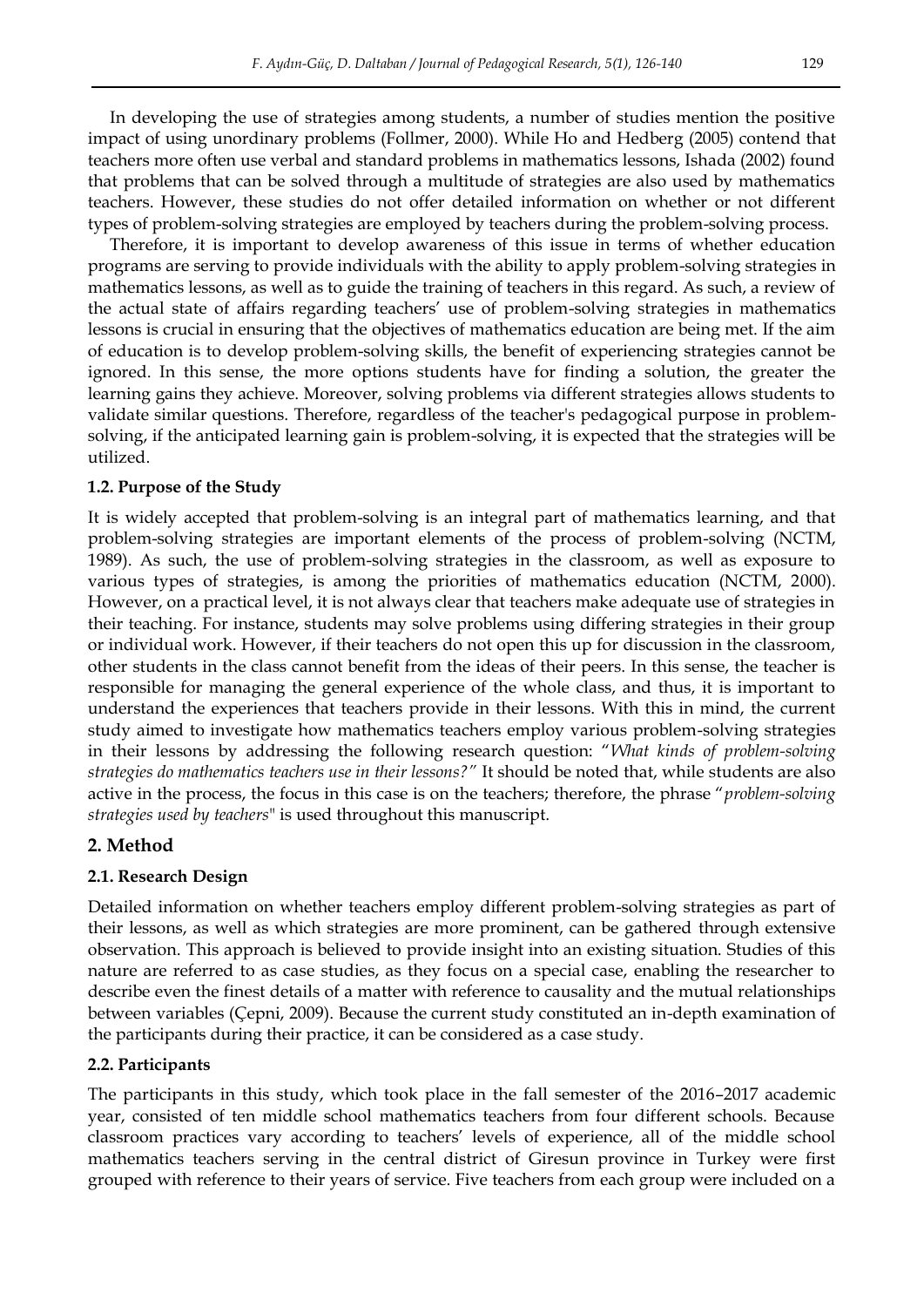voluntary basis in order to ensure the diversity of the sample. Namely, five teachers who had 0-8 years of experience, five with 9-14 years of experience, and five with 15 or more years of experience were included in the study, in line with Yildirim and Şimşek's (2008) assertion that maximum diversity sampling is the creation of a sample from different situations related to the problem. In this study, the teachers' years of experience were taken as the basis for the maximum source of diversity. Because it is unknown whether level of experience affects teachers' approaches to solutions, it was believed that providing for diversity was important in eliminating potential bias in the study findings.

The participants were coded as T1, T2, T3, and so on, according to the order of observation, without reference to the school and years of experience involved. The demographics of the participants are presented in Table 2.

Table 2

| Teacher        | Experience  | Grades Taught      | Teacher         | Experience  | Grades Taught      |
|----------------|-------------|--------------------|-----------------|-------------|--------------------|
| T1             | 9 years     | 8th grade          | T9              | 15 years    | 6th and 7th grades |
| T <sub>2</sub> | 10 years    | 5th grade          | T10             | 8 years     | 5th grade          |
| T3             | 16 years    | 5th and 6th grades | T11             | 14 years    | 8th grade          |
| T4             | $+15$ years | 5th and 8th grades | T <sub>12</sub> | 10 years    | 7th and 8th grades |
| T5             | 7 years     | 5th and 6th grades | <b>T13</b>      | $+15$ years | 5th and 6th grades |
| Т6             | 13 years    | 5th and 8th grades | T14             | +15 years   | 6th and 7th grades |
| T7             | 4 years     | 5th and 6th grades | T <sub>15</sub> | 6 years     | 5th and 7th grades |
| T8             | 8 years     | 5th and 6th grades |                 |             |                    |

*Demographic characteristics of the participants* 

#### **2.3. Data Collection**

The mathematics lessons taught by the teachers were observed in order to identify the types of problem-solving strategies they used. The information obtained from these observations constituted the data for the study. The lessons to be observed were selected on the basis of a match between the timing of the lessons for each teacher and the time frames during which the researchers were available. A total of 10 lessons were observed for each teacher. The lessons were selected without consideration for differences in terms of the topics and the grades taught. The justification for disregarding these aspects lies in the existence of problems which enable the use of different strategies at each grade level and within each topic. During the process, the observing researcher took detailed notes of all questions the teachers handled as problems during the lessons, as well as their solution approaches for these questions. The lessons were also video recorded to prevent data loss. Following the observations, the notes were compared to the video recordings, and any oversights were addressed.

Afterward, the teachers' emphasis on problem-solving in the lessons was analyzed independently of the method applied for teaching. In other words, the problem-solving processes executed by the teachers were investigated based on the strategies they employed without specific reference to the approaches implemented, such as application of the solution on the blackboard following the introduction of the problem, requiring the students to come up with solutions, or enabling group inquiries into the problems and allowing a discussion of different solutions for a given problem. Such an attitude requires an analysis of the solution strategies exhibited in the processes, such as the teacher solving the problems on the blackboard or through group work, along with the strategies discussed in the classroom upon asking students to present potential approaches to the solution.

In this study, it was held that the crucial element in every learning environment was the experiences the students had with respect to the strategies. The prevailing state of affairs was depicted in line with the goals of the study, without any intervention in the educational approaches put forth by the teachers. Each lesson was observed by a single researcher, which allowed the teacher and students to become familiar with the researcher's presence. Carrying out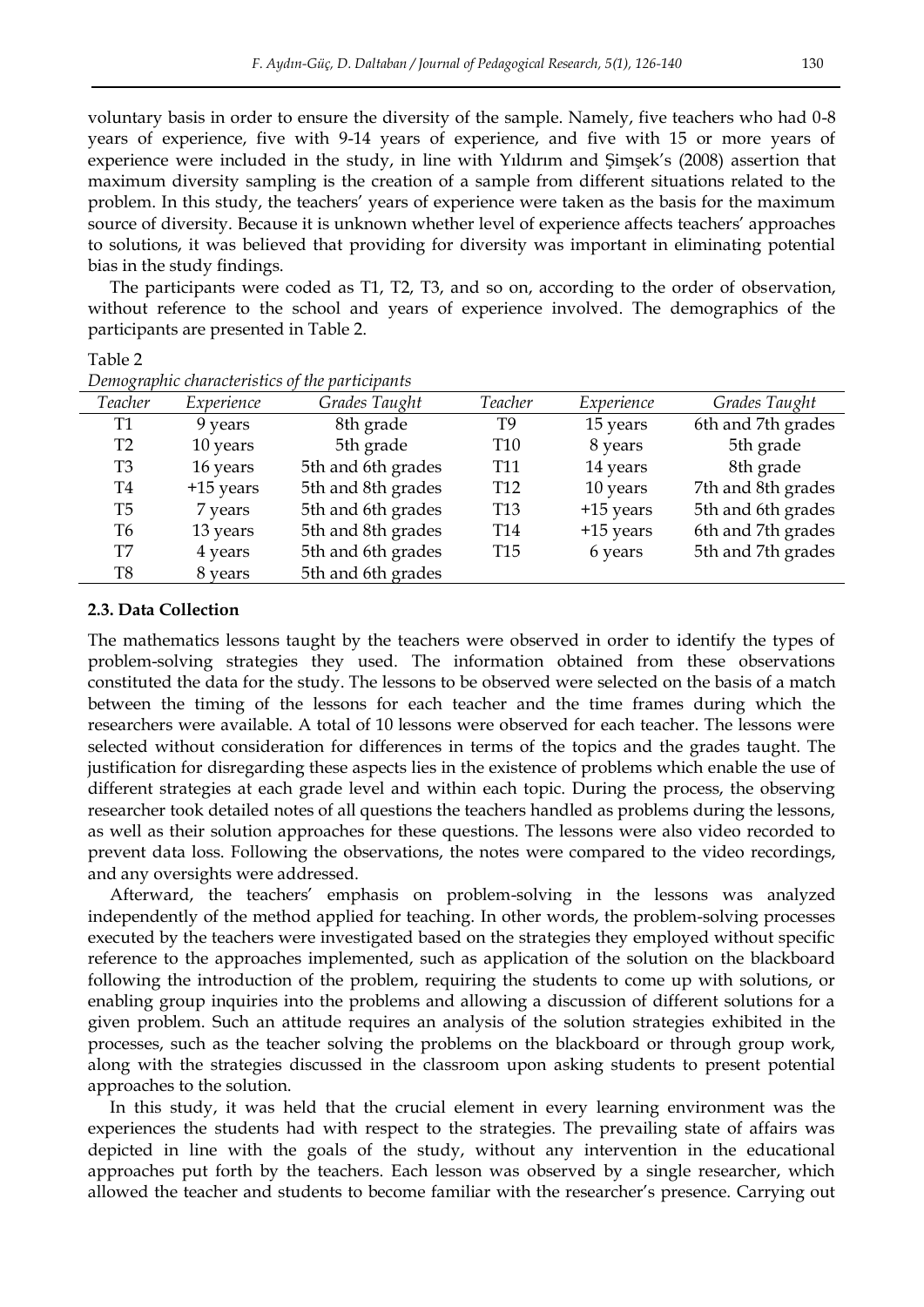the observations over an extended time frame without associating them with specific topics helped with presenting an overall picture. Following the observations, a process was carried out with the relevant participants to confirm unclear cases regarding problem-solving procedures.

# **2.4. Data Analysis**

In research, the analysis of data according to previously determined themes is defined as descriptive analysis (Yıldırım & Şimşek, 2008). In this study, the researcher observed the lessons and then analyzed the problem-solving processes employed by the teachers through the lens of the problem-solving strategies defined by Posamentier and Krulik (1998) in accordance with the practice of descriptive analysis. An example problem and its possible solutions are given below. The analysis process is exemplified through an explanation of the strategies used in the solutions.

*Problem:* 100 people will shake hands in pairs. How many handshakes are completed if everyone shakes hands one time with all of the others?

*Solution approaches:* 

*First approach:* 

It is known that there must be two people to shake hands. The individual considers how many ways two people from the group can be selected and reasons that this number should equal the number of handshakes. The individual also knows that choosing two people from a group is calculated by combination. In the light of this information, the solution is as follows:

Number of pairs that can be created = Number of handshakes = 
$$
\binom{n}{2} = \frac{n(n-1)}{2}
$$
  
=  $\frac{100 \cdot 99}{2} = 4950$ 

Here, the individual directly follows a familiar procedure. If an individual directly uses his or her prior knowledge, such as models, equalities, and order of operations, in the solution of a problem, this constitutes a routine approach. In this case, the combination approach is a familiar technique that is often used in mathematics books. Therefore, this solution approach is considered as a *routine solution*, not as a strategy.

### *Second approach:*

An individual can observe the number of handshakes that will take place starting from a minimum number of people. In this case, the resulting data will be as follows.

| Number of people in 2 3 4 5 6 7 8                                                                                                                                                                                                 |  |  |  |  |
|-----------------------------------------------------------------------------------------------------------------------------------------------------------------------------------------------------------------------------------|--|--|--|--|
| the group                                                                                                                                                                                                                         |  |  |  |  |
| Number of handshakes 1 3 6 10 15 21 28                                                                                                                                                                                            |  |  |  |  |
| $\mathcal{A}$ and the state of the state of the state of the state of the state of the state of the state of the state of the state of the state of the state of the state of the state of the state of the state of the state of |  |  |  |  |

 One can examine the relationship between the number of people and the number of handshakes from the data set, revealing the following, where n is the number of people.

Number of handshakes 
$$
=
$$
  $\frac{n(n-1)}{2} = \frac{100 \cdot 99}{2} = 4950$ 

The problem can be answered by applying this relationship. This solution is evaluated as the strategy of *finding a pattern*.

### *Third approach:*

In this problem, answers are requested for n people. The person who will solve the problem can first examine a group of 5 people to generate an idea for the solution of the problem and can formulate the problem as "n people will shake hands in pairs. How many handshakes are completed if everyone shakes hands one time with all of the others?" The individual works to solve this problem by assigning dots to represent 5 people and rays to indicate each person's handshake with the others. The resulting figure is as follows.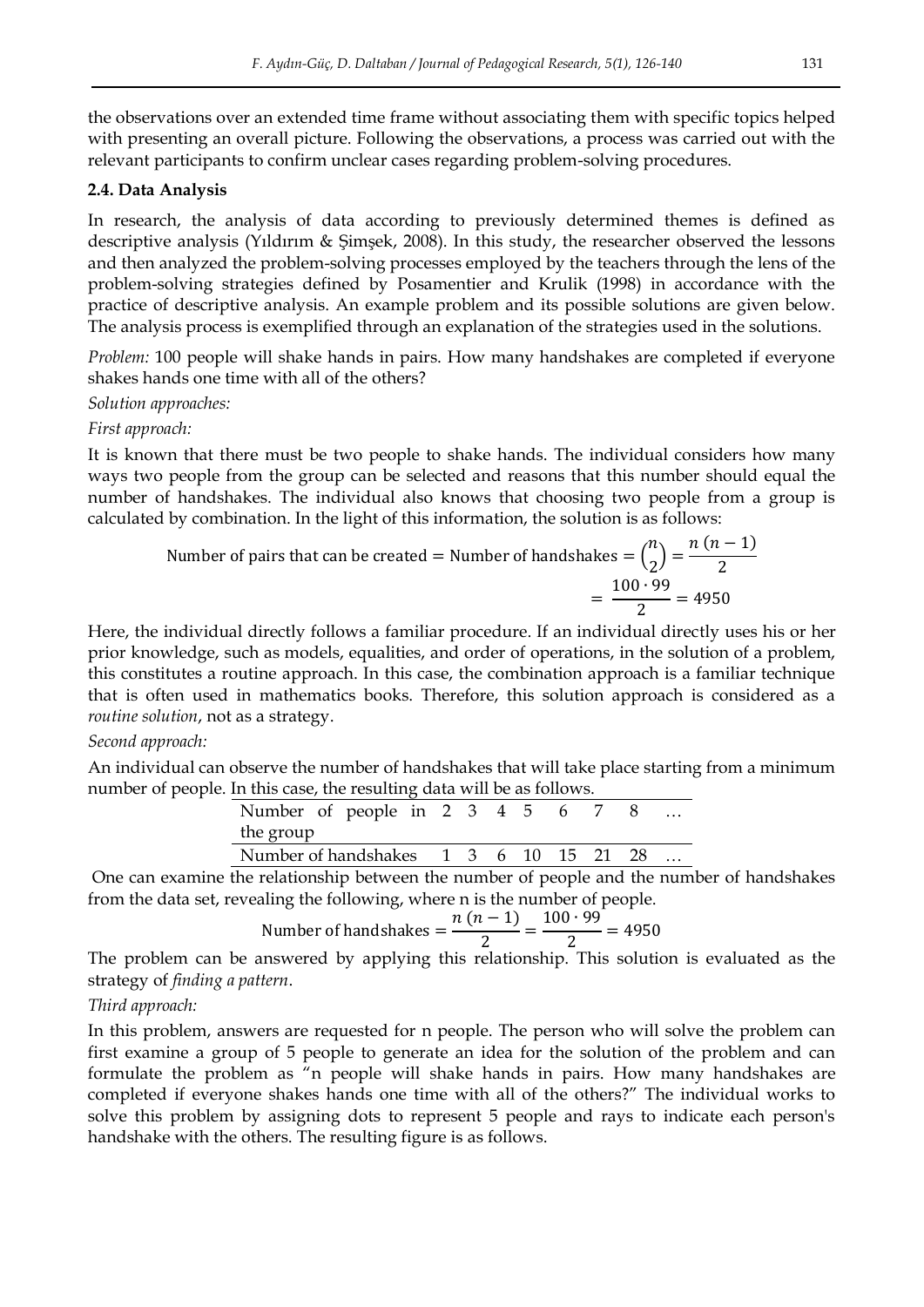

It can be can see that a pentagon is formed here. The individual notices that the handshake representations point to the sides and diagonals of the pentagon. Therefore, a model can be presented for the number of handshakes, where n is the number of people.

Number of handshakes  $=$  Number of diagonal  $+$  Number of sides

$$
=\frac{n\,(n-3)}{2}+n=\frac{5\cdot2}{2}+5=10
$$

The individual can then check the accuracy of the result with the figure. After editing the expression a little more, it is brought to the form below:

Number of handshakes 
$$
=
$$
  $\frac{n(n-3)}{2} + n = \frac{n(n-3) + 2n}{2} = \frac{n(n-3+2)}{2} = \frac{n(n-1)}{2}$   
 $= \frac{100 \cdot 99}{2} = 4950$ 

In this case, the individual first reduced the problem to 5 people, rather than 100, using smaller numbers instead of comparable larger ones to do away with complexity. Using five people enabled the creation of the model necessary for the solution of the main problem. This approach is considered as the strategy of *solving a simpler analogous problem*. The individual in this scenario also accounted for all possibilities, and according to those possibilities, made a drawing to reveal this relationship. This drawing provided a means to reveal the solution, rather than to understand the problem. As such, it can be said that the strategies of *accounting for all possibilities* and *making a drawing* strategy were put to work here. Therefore, this solution approach included three strategies.

If a teacher used two or three problem-solving strategies to solve a single problem, as in the example, all of the strategies were considered, and the teacher was coded as using both or all three strategies for the problem. All of the analyses of the data were carried out through this approach. In this sense, all strategies were considered, but only those strategies that appeared in the lessons were marked. If a different strategy had been observed in the analysis process, that solution strategy would also have been included in the classification, yet no such observation was made.

In order to ensure the reliability of the data analysis, the individual teachers' problem-solving processes in all lessons were analyzed by two separate researchers. Their analyses were compared, and the reliability percentage was calculated using the formula described in Miles and Huberman (1994):

#### $\boldsymbol{R}$  $\boldsymbol{N}$  $\boldsymbol{N}$

The reliability percentage in this case was 0.87. For the problems for which no agreement was reached between the two researchers about the strategy employed, the researchers discussed the issues and tried to arrive at an agreement. The problems for which no agreement could be reached were submitted to a third expert who is experienced in mathematics education and problemsolving strategies. The expert's analysis served as the guideline for each researcher to assess the solutions observed in the lessons and to identify the strategies employed. Once the analyses by all three researchers were completed, the researchers met and discussed the solution processes for which a common view was lacking. The discussions culminated in shared decisions on the solution of each problem.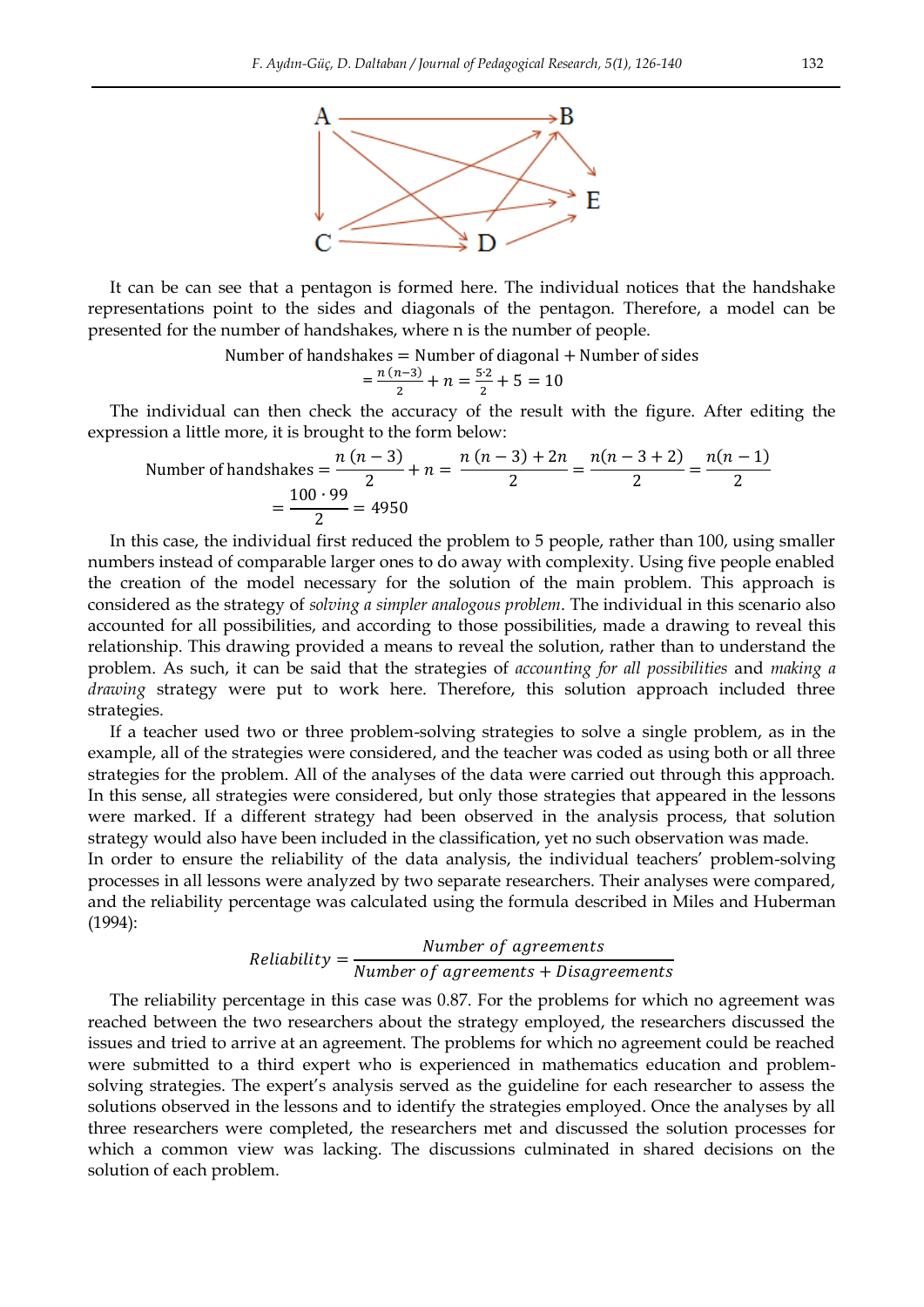This procedure can be exemplified by considering the third solution of the problem given in the data analysis section. For this solution, one researcher thought that in the solution made for 5 people, the strategy of *accounting for all possibilities* was employed, while another felt that this strategy was not at the core of the solution. Both researchers expressed their opinions, but they could not agree on this issue. Thus, they consulted with the third expert, who questioned whether it was important at what stage the problem-solving strategy emerged. As a result, it was agreed that even if all possible situations were not considered for the solution of the main problem, putting it to work in solving a simpler analogous problem meant that the strategy was used.

## **3. Results**

The findings regarding the teachers' use of strategies for problem-solving are crucial in terms of understanding how many of the problem-solving processes involved problem-solving strategies. The observations of the lessons taught by the teachers are presented in Table 3 with respect to the focus on problem-solving processes in the lessons and the frequency of using the problem-solving strategies.

#### Table 3

| Teacher        | Number<br>of<br>Problems<br>Solved | Number of<br><b>Strategies</b><br>Employed | The ratio of the<br>total of<br>strategies to the<br>number of<br>problems | Teacher         | Number of<br>Problems<br>Solved | Number of<br>Strategies<br>Employed | The ratio of the<br>total of strategies<br>to the number of<br>problems |
|----------------|------------------------------------|--------------------------------------------|----------------------------------------------------------------------------|-----------------|---------------------------------|-------------------------------------|-------------------------------------------------------------------------|
| <b>T1</b>      | 38                                 | 4                                          | 0.10                                                                       | T9              | 46                              | 7                                   | 0.15                                                                    |
| T <sub>2</sub> | 63                                 | 3                                          | 0.04                                                                       | T <sub>10</sub> | 15                              | 17                                  | 1.13                                                                    |
| T <sub>3</sub> | 52                                 | 8                                          | 0.15                                                                       | T <sub>11</sub> | 44                              | 3                                   | 0.06                                                                    |
| T <sub>4</sub> | 44                                 | 8                                          | 0.18                                                                       | T <sub>12</sub> | 72                              |                                     | 0.01                                                                    |
| T <sub>5</sub> | 57                                 | 23                                         | 0.40                                                                       | T <sub>13</sub> | 67                              | 6                                   | 0.09                                                                    |
| T <sub>6</sub> | 61                                 | 3                                          | 0.04                                                                       | T14             | 38                              | 1                                   | 0.03                                                                    |
| T7             | 36                                 | 15                                         | 0.41                                                                       | <b>T15</b>      | 41                              | 10                                  | 0.24                                                                    |
| T <sub>8</sub> | 38                                 |                                            | 0.03                                                                       | Total           | 712                             | 110                                 | 0.15                                                                    |

*The teachers' focus on problem-solving and problem solving strategies in their lessons* 

The number of problems that the teachers solved in their lessons during the observations is referenced as the *number of problems solved*, and the number of problem-solving strategies employed in solving those problems is noted as the *number of strategies employed*. Moreover, the number of strategies per problem is termed the *ratio of the total of strategies to the number of problems*. A review of Table 3 reveals that the teachers in the study group solved a total of 712 problems in their lessons; with the teacher using the lowest number of problems solving a total of 15, while the one who employed the problems most frequently solved 72. The range is clearly wide, but this did not pose a problem in terms of understanding the teachers' use of strategies, as every teacher who took part in the study employed problem-solving processes sufficiently to reveal how often they employed problem-solving strategies. In this regard, Table 3 reveals that the teachers used problem-solving strategies a total of 110 times during the observations. Given the total number of problems solved by the teachers during the lessons, this figure leads to an average of 0.15 in terms of the employment of problem-solving strategies in the problem-solving processes. A further glance at the individual teachers' utilization of problem-solving strategies reveals that 11 teachers used strategies at an average of less than 0.02, while four exceeded the 0.20 average. T10 was observed to employ the problem-solving strategies at the highest average (1.13), exceeding the average of 1 per problem by employing more than one problem-solving strategy for certain problems.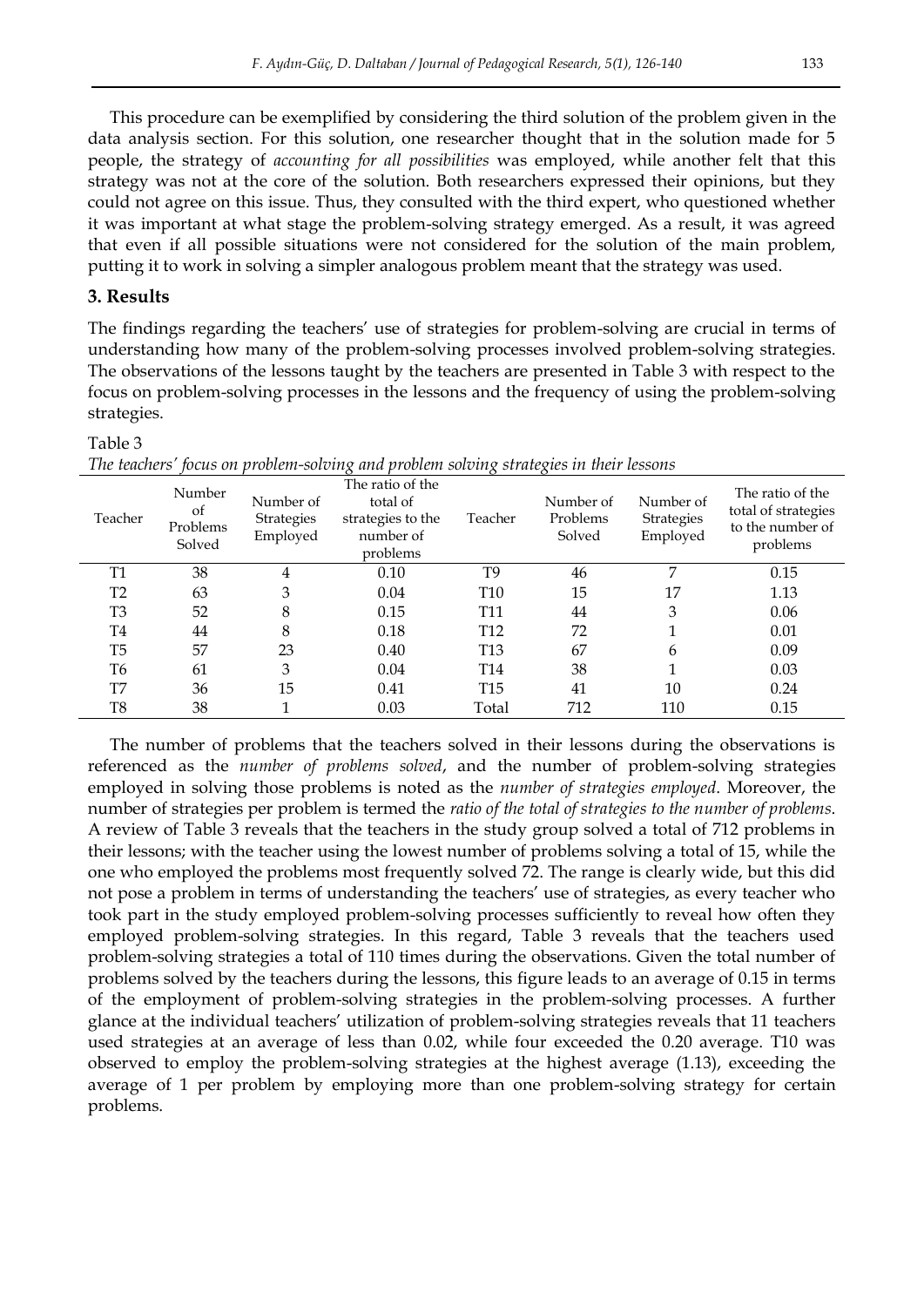| The teachers' utilization of problem-solving strategies<br>Table 4 |                           |          |                          |                           |           |                          |              |         |                 |                          |                          |                 |     |              |                               |             |
|--------------------------------------------------------------------|---------------------------|----------|--------------------------|---------------------------|-----------|--------------------------|--------------|---------|-----------------|--------------------------|--------------------------|-----------------|-----|--------------|-------------------------------|-------------|
| Strategy                                                           | $\overline{\overline{E}}$ | $\Gamma$ | $\Gamma$ 3               | $\mathbb{H}$              | Г5        | Ъб                       | $\Box$       | $^{18}$ | PQ              | T10                      | T11                      | T <sub>12</sub> | T13 | T14          | T15                           | <b>TOTA</b> |
|                                                                    |                           |          |                          |                           |           |                          |              |         |                 |                          |                          |                 |     |              |                               |             |
| Working Backwards                                                  |                           |          | 2                        |                           |           | ı.                       |              |         | ı.              |                          |                          |                 | L.  |              |                               |             |
| Finding a Pattern                                                  |                           |          |                          |                           |           |                          | $\sqrt{2}$   | ı       | ്ര              |                          | $\overline{\phantom{0}}$ |                 | ٠   | J,           | $\overline{1}$ $\overline{1}$ |             |
| Adopting a Different Point of View                                 |                           |          |                          | 1221                      | $-4$      | $\overline{6}$           |              |         |                 |                          |                          |                 | ७   | $\mathbf{I}$ |                               |             |
| Solving a Simpler Analogous Problem                                |                           |          | $\overline{\phantom{a}}$ |                           |           | $\overline{\phantom{a}}$ | $\mathbf{I}$ | ı       | $\mathbf{I}$    | 1 0 0 0 0 0              | <b>I</b>                 |                 | J,  | ı            | $\mathbf{I}$                  | 44496021    |
| Guessing and Testing                                               |                           |          |                          | $\mathbf{I}$ $\mathbf{I}$ | . . 5     | ı                        | п.           | ı       | $\sim$ 1        |                          | ı                        |                 | ٠   |              | ı                             |             |
| Making a Drawing                                                   |                           |          | ı                        |                           |           | ı                        | ৩            | ı       | $\mathbf{\sim}$ | $\blacksquare$           | ı                        |                 | ı   |              | S                             |             |
| Considering Extreme Cases                                          |                           |          |                          | $\mathbf{\sim}$           | $\perp$ N | ı                        | $\mathbf{I}$ | ı       | $\mathbf{I}$    | $\mathbf{I}$             | ı                        |                 | ı   | $\mathbf{I}$ |                               |             |
| Accounting for All Possibilities                                   |                           |          |                          | $\blacksquare$            |           | ı                        | ı            | ı       | $\sim$          | $\overline{\phantom{0}}$ | ı                        |                 | ı   | ı            |                               |             |
| Total Number of Different Strategies<br>Used by Each Teacher       |                           |          | 3                        | Б                         | Б         |                          | $\infty$     |         | 3               | ↤                        | $\mathbf 2$              |                 |     |              |                               |             |
|                                                                    |                           |          |                          |                           |           |                          |              |         |                 |                          |                          |                 |     |              |                               |             |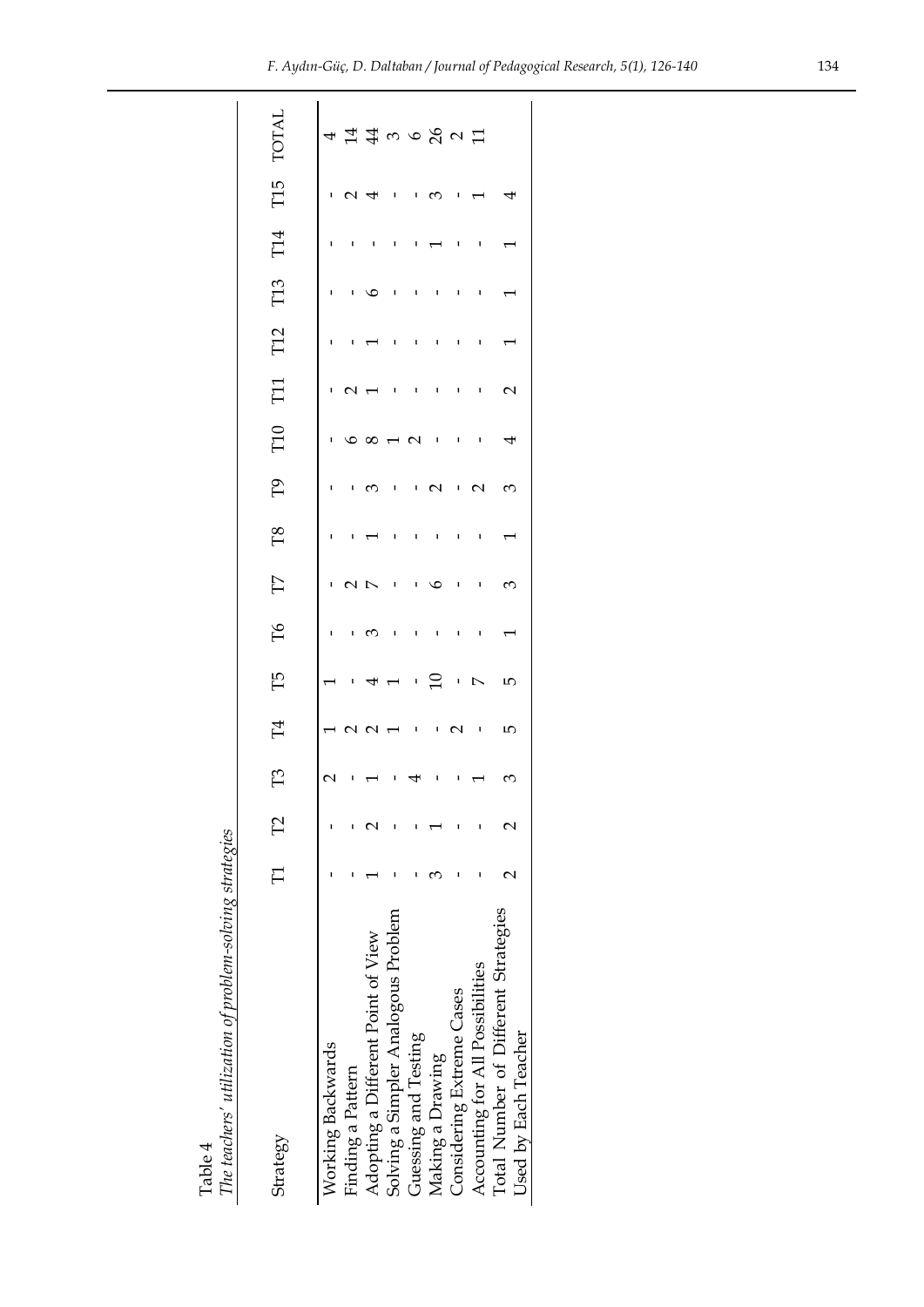Table 4 reveals that the strategy most frequently employed by the teachers during the problemsolving processes was *adopting a different point of view;* it can also be seen that the strategy of *making a drawing* was frequently preferred. The teachers were also observed to employ the strategies of *intelligent guessing and testing*, *working backwards*, *finding a pattern*, *solving a simpler analogous problem*, and *considering extreme cases*, albeit less frequently. Furthermore, when the number of different strategies used by the teachers was examined, it was noted that a maximum of five different strategies was used (by two teachers). Overall, the teachers, who diversified the strategies in their lessons either focused on specific strategies (for example, although T10 used four different strategies, two different strategies were most often employed) or used strategies in only a small number of problems (for example, although T4 used five different strategies, the experiences that students were provided with respect to these strategies were limited to one or two problems). On the whole, it can be seen that most of the teachers (approximately 73%) used a maximum of three strategies, with a considerable percentage (five teachers, approximately 33%) using only one.

As an example, T5 had a total of 57 problem-solving instances in her observed lessons, 23 of which entailed the use of problem-solving strategies. In the problem "*7/13 of the students in a class are girls. As the total number of girls in the class is 21, what is the total number of students in the class?*" To provide a solution, T5 employed the strategy of *making a drawing*, as presented in Figure 1.

#### Figure 1

*T5's approach to the solution using the strategy of making a drawing to solve the problem* 



As the figure indicates, in solving this problem, T5 drew boxes to represent 7/13. A 13-unit model was created, and 7 units were shaded; then the number of students per unit was calculated. The drawing that T5 made here allows students to identify the relationship between the whole and the pieces, providing them with a means to solve the problem. In this regard, it can be said that T5 used the strategy of *making a drawing*.

Another problem that could have been solved by making a drawing read, *"Barış used 2/7 of the cash he has to buy eight chocolates, each of which cost 0.5 liras. What was the amount of cash Barış initially had?* However, T5 solved this problem in a routine manner. The solution actually used by T5, along with the possible strategy of *making a drawing* that could have been used, are presented in Figure 2.

#### Figure 2

*T5's routine approach to problem solution (1st solution) and the possible making a drawing strategy solution (2nd solution)* 



An examination of T5's solution approach for a problem similar to the previous problem reveals that this teacher used the usual sequential operations. The solution approach for such problems is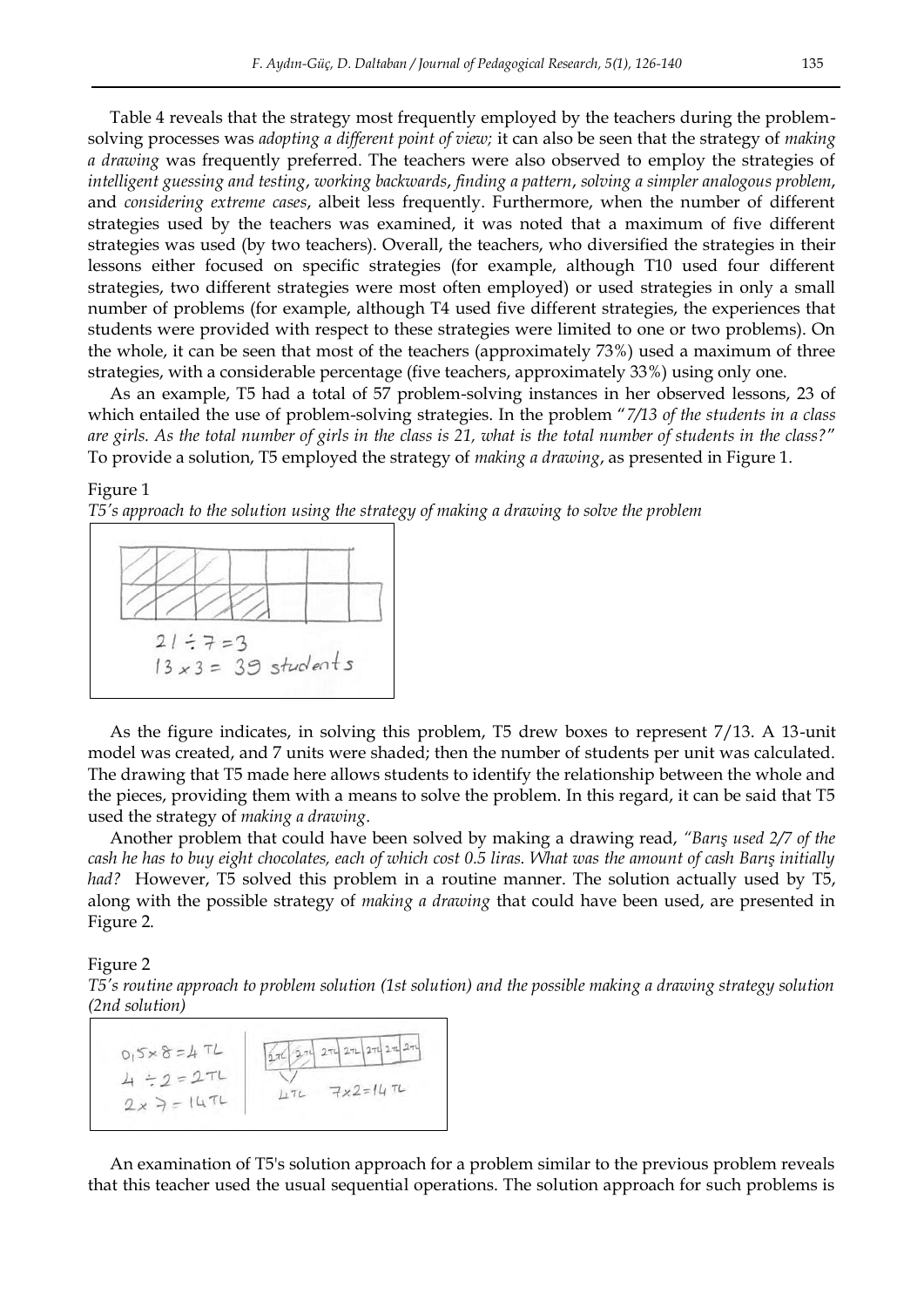usually to "divide by the denominator, multiply the numerator." This solution can often be encountered in books; hence, this is considered a routine solution. However, the problem may also be solved with the strategy of *making a drawing,* as with the previous problem. The second solution illustrated in Figure 2 can be examined to get an idea of how this approach might look in the classroom; however, the teacher only dealt with the routine solution of the problem.

In essence, while T5 applied the strategy of *making a drawing* in the first problem, a routine method was utilized in another problem where that strategy would have been appropriate. Failing to provide a solution through the strategy of *making a drawing strategy* served to deny the students that experience.

In another instance, T1 employed problem-solving strategies in just four out of the 38 problemsolving processes she carried out during the observed lessons. The two related problems and associated solutions are presented in Figures 3 and 4.

#### Figure 3

*T1's approach to the problem employing both the routine approach and the strategy of adopting a different point of view* 

The figure provided below is composed of two right circular cones combined at their base. The heights of cones with a base diameter of 6cm are respectively 20cm and 10cm. In this context, what is the overall volume of the whole shape? Vlarge  $\cos e = \frac{3.3.3.20}{3} = 180 \text{ cm}^3$ <br>
V<sub>small</sub>  $\cos e = \frac{3.3.3.10}{3} = 90 \text{ cm}^3$  +  $\frac{90 \text{ cm}^3}{270 \text{ cm}^3}$ II, method : If the volume of the large cone is 160cm3, the volume of the small cone should be half that figure,<br>as the height of that cone is half of the other one.  $180cm^3 + 90cm^3 = 270cm^3$ 

As seen in Figure 3, T1 addressed the problem with two different solutions. In the first solution, the problem was solved with the known volume calculation formulas. As such, this solution was classified as routine. On the other hand, in the second method, T1 first calculated the volume of the large cone, focusing on the relationship between heights rather than calculating the volume of the small cone and determining the volume of the small cone by identifying the ratio between heights. By focusing on heights, rather than volume, T1 applied the strategy of *adopting a different point of view*.

As with the problem given in Figure 3, T1 applied a similar solution to the problem presented in Figure 4. As can be seen, T1 solved the problem by using the volume calculation formulas, constituting a routine solution, as opposed to developing a different perspective by focusing on heights (as in Figure 3). A review of the problems and solutions presented in Figures 3 and 4 reveals that T1 referred to the solution through the strategy of *adopting a different point of view* for only one of two similar problems, using only a routine solution for the other.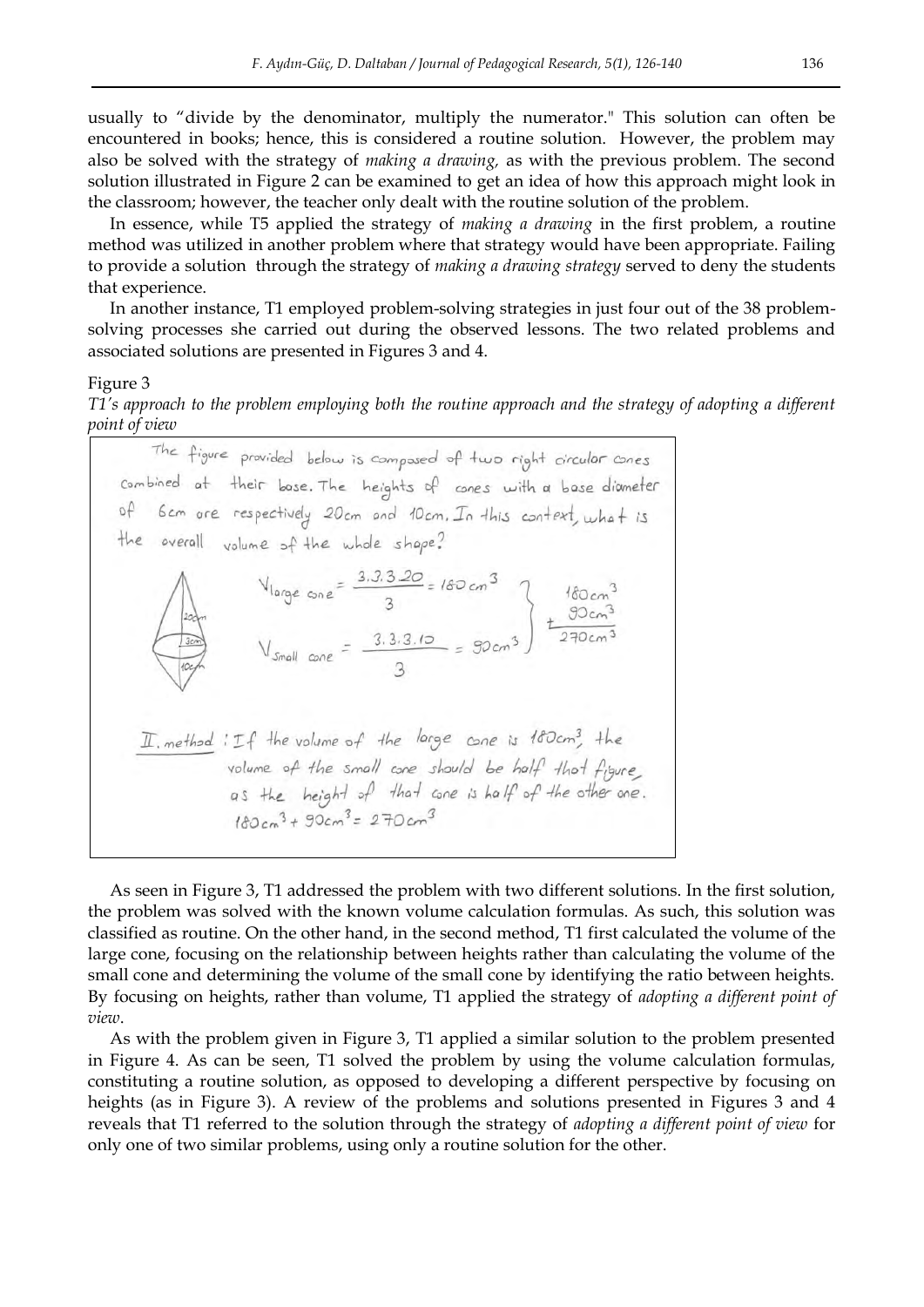#### Figure 4

*T1's routine solution for a problem which could as well be solved with the strategy of adopting a different point of view* 

| $50 - 13cm$ | The right rectorgular prism with base edges measuring<br>5cm, 12cm, and 13cm, and a height of 20cm was<br>filled with some water. If the height of the |
|-------------|--------------------------------------------------------------------------------------------------------------------------------------------------------|
| 77720       | water is tlam, how much water is needed to fill<br>the rest of the prism (in cm3)?                                                                     |
|             | $5.12$ , 20 - $5.12$ , 11 = 600 - 330 = 270 cm <sup>3</sup>                                                                                            |

#### **4. Discussion and Conclusion**

According to the results of the study, the teachers employed a number of strategies as part of problem-solving processes, as with the large number of studies that note the utilization of problems to facilitate the use of different strategies (Guven et al., 2016; Ishada, 2002; Özmen et al., 2012). The current study adds to the literature by identifying the strategies employed during the problem-solving processes in mathematics lessons.

In this regard, it was observed that the rate of application of strategies was rather low, even though specific strategies were nominally employed by the teachers. This situation supports the existing literature that refers to teachers' shortcomings in terms of developing different solution strategies for problems (Gürbüz & Gider, 2016), as well as average levels of preference for problems requiring different strategies (Özmen et al., 2012). On the whole, this study found that the strategy most frequently employed by the teachers in problem solving was *adopting a different point of view*. In addition, the strategy of *making a drawing* was also frequently evidenced, as with Bruun (52013). The reason why teachers frequently prefer this strategy may be that middle school students learn more easily with concrete examples. Aside from this, the teachers were observed to employ the strategies of *intelligent guessing and testing*, *working backwards*, *finding a pattern*, *solving a simpler analogous problem*, and *considering extreme cases*, but with less frequency. However, the strategy of *organizing data* was not used by any of teachers, contrary to Abdurrahman et al. (2020), who demonstrated that participants with dominant kinesthetic intelligence developed a strategy of organizing data for solving problems. In this sense, the dominant intelligence of the teachers in present study may have prevented them from using the data organizing strategy.

In a study by Gürbüz and Gider (2016), teachers were asked to solve given problems, and the strategies they employed were identified. It was found overall that the teachers employed *simplification of the problem* as a strategy. When asked why they used this strategy, they noted that the problems presented to them were similar to the worker-pool problems frequently found in textbooks. The present study differs from Gürbüz and Gider (2016) in that we did not intervene with the teachers' choices regarding the selection of the problems. However, it was seen that the teachers used a similar simple problem-solving strategy. This indicates that this strategy is used both in solving problems similar to known problems and in solving more complex problems.

In the existing literature, studies indicate that most teachers report frequent use of problemsolving strategies (Ling & Maat, 2020); however, while they indicate that they use numerous different strategies, none mention using all of the problem-solving strategies proposed by the National Mathematics Teachers Council (Bruun, 2013). In contrast, the findings of the present study indicate that the teachers used strategies on only a very limited basis. The reason for this result may be that previous studies relied on teachers' self-reporting, while the current study drew from direct classroom observations.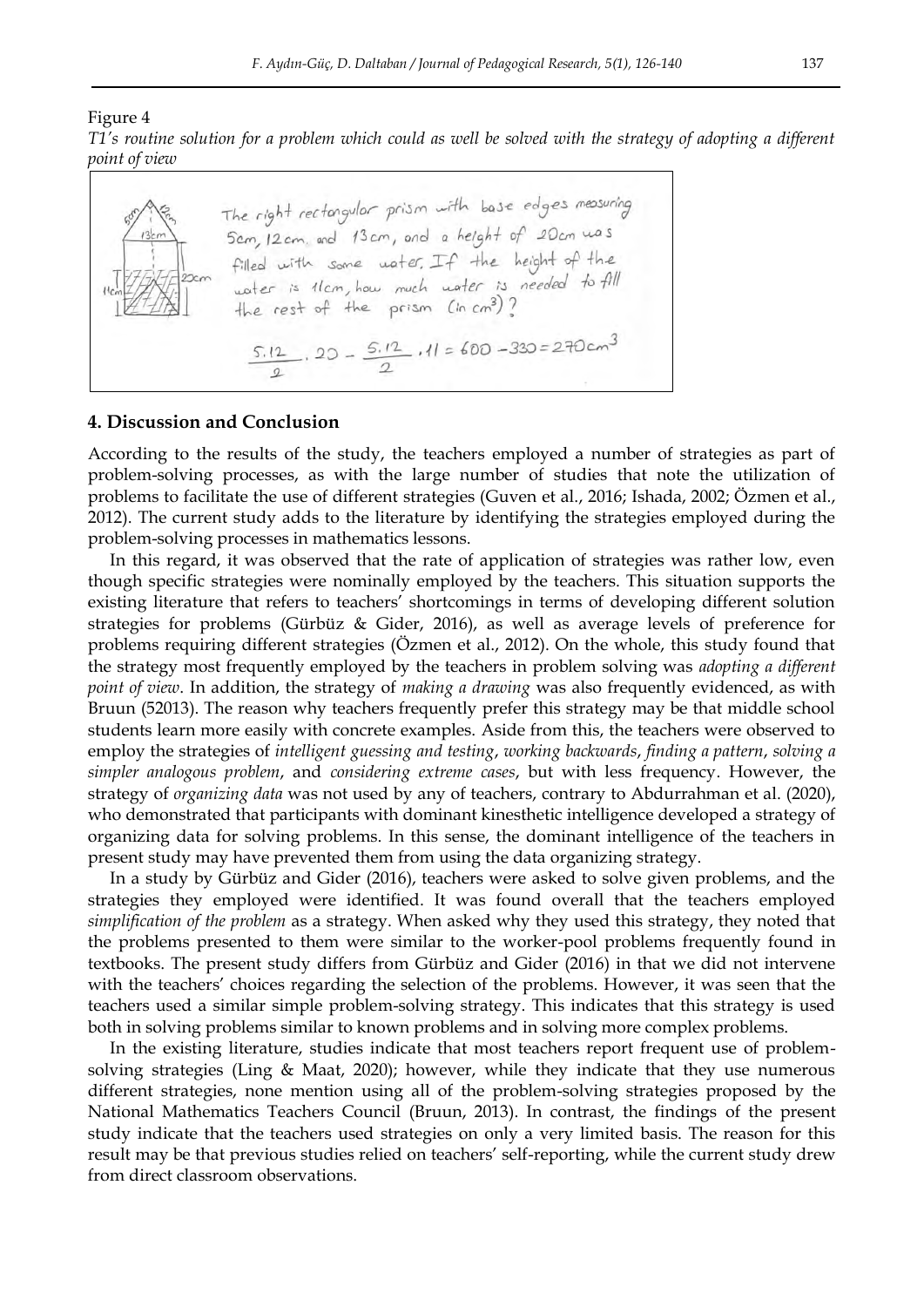It is recognized that offering alternative solutions to a problem is important for motivating students (Silver et al., 2005), improving attitudes towards problem solving (Altun & Arslan, 2006) and fostering success (Yazgan & Bintaş, 2005). Moreover, it has been emphasized that previous experience is a factor in the successful use of problem-solving strategies with similar problems (Charles & Lester, 1982). As such, when teachers refrain from the use of certain strategies and make little or no mention of them, this leads to a lack of experience among students regarding the use of these strategies (Altun & Arslan, 2006; Barham, 2020; Ramnarain, 2014; Yazgan & BintaĢ, 2005).

In this sense, Altun and Arslan (2006) found that seventh and eighth graders utilized the strategies of *estimation and control*, *making a drawing*, *systematic listing*, and *problem simplification strategies* to a certain degree, while they did not use the strategies of *searching for relationships* and *working backwards* at all. In contrast, the present study observed that teachers did utilize these strategies, albeit at limited rates. However, as no separate study was carried out with the students who were taught by the teachers who took part in the present study, the impact the teachers had on the students is relatively unknown. Future studies may elaborate on this issue.

Existing studies have so far revealed that certain strategies (e.g., *making the problem simpler* and *modeling*) are used frequently for the solution of certain types of problems (e.g., worker-pool and probability), leading to an increased use of these strategies (Gürbüz & Gider, 2016). Yet while there are problem types that are better matches for a given strategy, these strategies nonetheless are not topic dependent.

In previous studies, the researchers chose the problems and asked the participants to solve them, with the subject context of the problems leading the participants to specific strategies. In contrast, in the present study, the use of strategies was observed by randomly selecting lessons. Furthermore, the observations were made at different grade levels, with no interventions in the teachers' choice of problems. This gave the researchers the opportunity to observe many problems and solution processes in different subjects. Even so, it was observed that the teachers used certain strategies more widely, as with Gürbüz and Gider (2016), who argued that teachers were focused on the results when solving the problems. In a similar vein, Altun and Arslan (2006) note that students are inclined to quickly reach the solution by applying the required operations with the numbers provided in the problems, as a result, perhaps, of the teachers' provision of model solutions for the problems discussed during the lessons, withholding from the students the opportunity to make authentic attempts.

Depaepe, Corte and Verschaffel (2010) and Özmen et al. (2012) argue that teachers are influenced by the obligation to make effective use of time in order to cover the whole curriculum. The teachers in the current study may have chosen the fastest method of reaching a solution for similar reasons. On the other hand, although there are time constraints and a need to address the entire curriculum, teachers have the ability to reduce the number of problems to be solved; additionally, lessons can be planned to focus on thinking about different solutions. In this context, it is thought that it would be beneficial for teachers to examine the curriculum in the context of problem-solving strategies and to receive training for strategy teaching. The aim in this sense may be to create in the mind of teachers that the curriculum is designed not only for the purpose of teaching concepts, but also for the use of strategies, which should be developed in order to gain problem-solving skills. In this regard, both in pre-service and in-service teacher education, solving a problem with multiple strategies should be discussed according to the learning objectives.

When the results of the study are evaluated in general, it can be said that the students experienced a limited number of strategies. This can be considered as a sign of focusing on results, rather than on the process of problem- solving. Thus, it can be suggested that teachers may improve students' thinking skills by focusing not only on the correct answer, but also on the solution processes of different strategies. In this sense, the critical role of learning activities in which students actively participate cannot be denied. Thus, it should be accepted that class discussions about different solution approaches may be more meaningful than solving large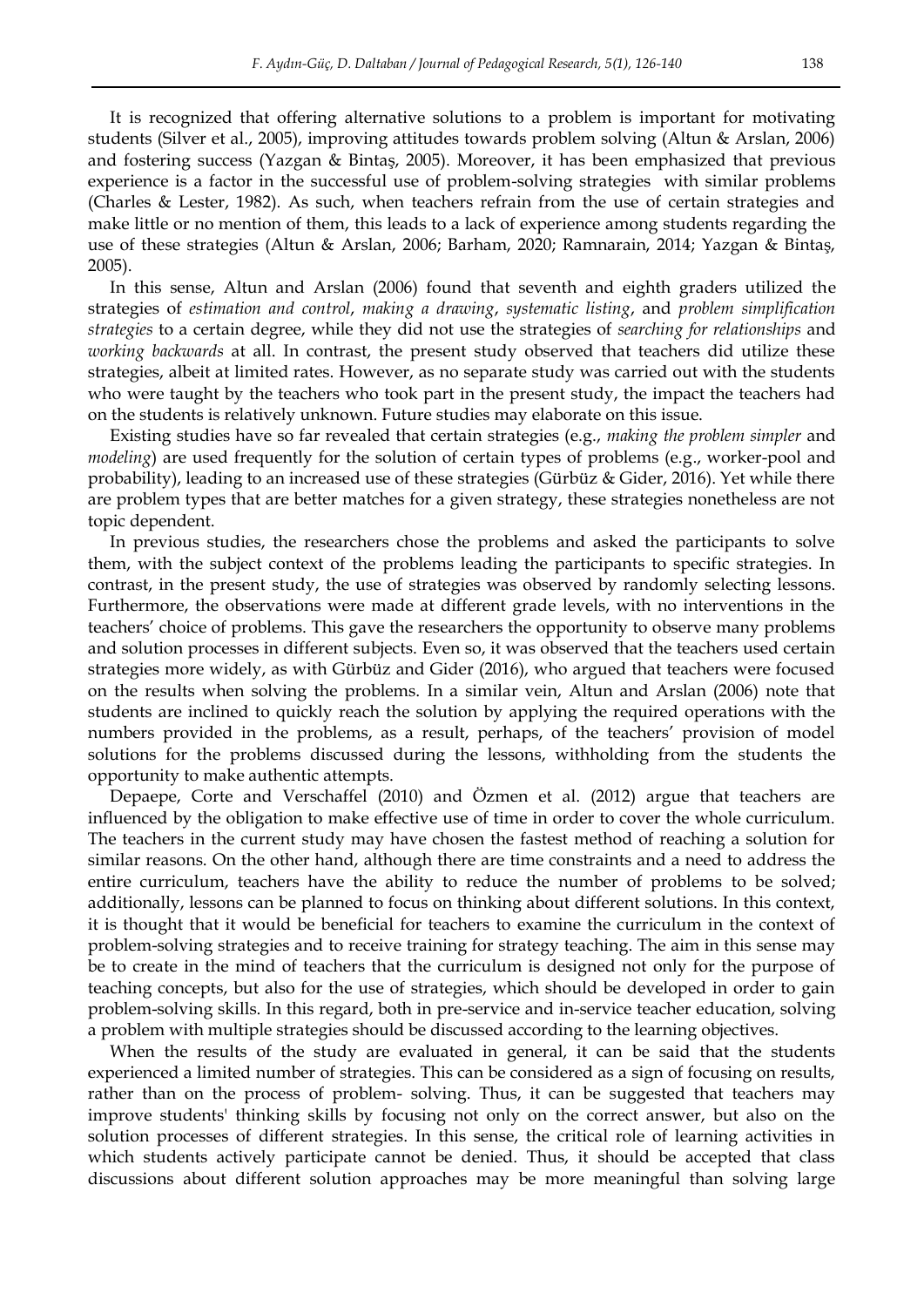numbers of problems, as not all students can be expected to learn at the same level with a single method. In this regard, it should be considered that the solution of a problem using different strategies may provide the opportunity to address individual differences.

Finally, it should be noted that there were certain limitations to this study. Namely, the teachers were selected in terms of their level of experience in order to provide sample diversity. The data were not evaluated with a focus on the effect of experience on strategy use. As such, future studies may investigate the effects of experience on strategy use. In addition, class level and subject contexts were not considered as variables to illustrate the general situation. In future studies, the effect of these two variables on strategy use may be investigated.

**Funding.** This work was supported by Giresun University, Scientific Research Projects Coordination Unit, TURKEY [grand number EĞT-BAP-A-140316-113].

**Acknowledgements.** We are grateful to project researchers Mathematics Teacher Yağmur ÇavuĢoğulları and Mathematics Teacher Aslıhan Tepe for their contributions to the pre-study.

#### **References**

- Abdurrahman, S. M., Abdullah, A. H., Shamsuddin, N. S., Rahman, S. N. S., Ashari, Z. M., Jumaat, N. F., Samah, N. A. & Ali, D. F. (2020). Pupil's behaviour pattern and non-routine mathematical problemsolving strategy based on multiple intelligences. *Journal of Advanced Research in Dynamical and Control Systems, 12*(3), 446-485.<http://doi.org/10.5373/JARDCS/V12I3/20201214>
- Achmetli, K., Schukajlow, S., & Rakoczy, K. (2019). Multiple solutions for real-world problems, experience of competence and students' procedural and conceptual knowledge. *International Journal of Science and Mathematics Education*, *17*(8), 1605-1625.<https://doi.org/10.1007/s10763-018-9936-5>
- Altun, M., & Arslan, Ç. (2006). İlköğretim öğrencilerinin problem çözme stratejilerini öğrenmeleri üzerine bir çalıĢma [A study on learning of problem-solving strategies by secondary school students]. *Uludağ Üniversitesi Eğitim Fakültesi Dergisi*, *19*(1), 1-21.
- Altun, M., Memnun, D. S., & Yazgan, Y. (2007). Sınıf öğretmeni adaylarının rutin olmayan matematiksel problemleri çözme becerileri ve bu konudaki düĢünceleri [Primary school teacher trainees' skills and opinions on solving non-routine mathematical problems]. *İlköğretim Online*, *6*(1), 127-143.
- Baki, A. (2015). *Kuramdan uygulamaya matematik eğitimi [Mathematics Education from Theory into Practice].* Hece Yayınları.
- Barham, A. I. (2020). Investigating the development of pre-service teachers' problem-solving strategies via problem-solving mathematics classes. *European Journal of Educational Research*, 9(1), 129-141. <https://doi.org/10.12973/eu-jer.9.1.129>
- Bruun, F. (2013). Elementary teachers' perspectives of mathematics problem solving strategies. *The Mathematics Educator*, *23*(1), 45–59.
- Charles, R., & Lester, F. (1982). *Teaching problem solving: What, why and how*. Dale Seymour.
- Csíkos, C., & Szitányi, J. (2020). Teachers' pedagogical content knowledge in teaching word problem solving strategies. *ZDM*, 52(1), 165-178.<https://doi.org/10.1007/s11858-019-01115-y>
- Çepni, S. (2009). *Araştırma ve proje çalışmalarına giriş [Introduction to research and project work].* Celepler.
- Depaepe, F., Corte, E., & Verschaffel, L. (2010). Teachers' approaches towards word problem solving: Elaborating or restricting the problem context. *Teaching and Teacher Education*, *26*(2), 152-160. <https://psycnet.apa.org/doi/10.1016/j.tate.2009.03.016>
- Follmer, R. (2000). *Reading, mathematics and problem solving: the effects of direct instruction in the development of fourth grade students' strategic reading and problem solving approaches to textbased, nonroutine mathematics problems*. Unpublished doctoral thesis, University of Widener, Chester, PA.
- Foong, P. Y., & Koay, P. L. (1997). School word problems and stereotyped thinking. *Teaching and Learning, 18*(1), 73-82.
- Guven, B., Aydin-Guc, F. & Özmen, Z. M. (2016). Problem types used in math lessons: The relationship between student achievement and teacher preferences. *International Journal of Mathematical Education in Science and Technology, 47*(6), 863-876.<http://dx.doi.org/10.1080/0020739X.2015.1136438>